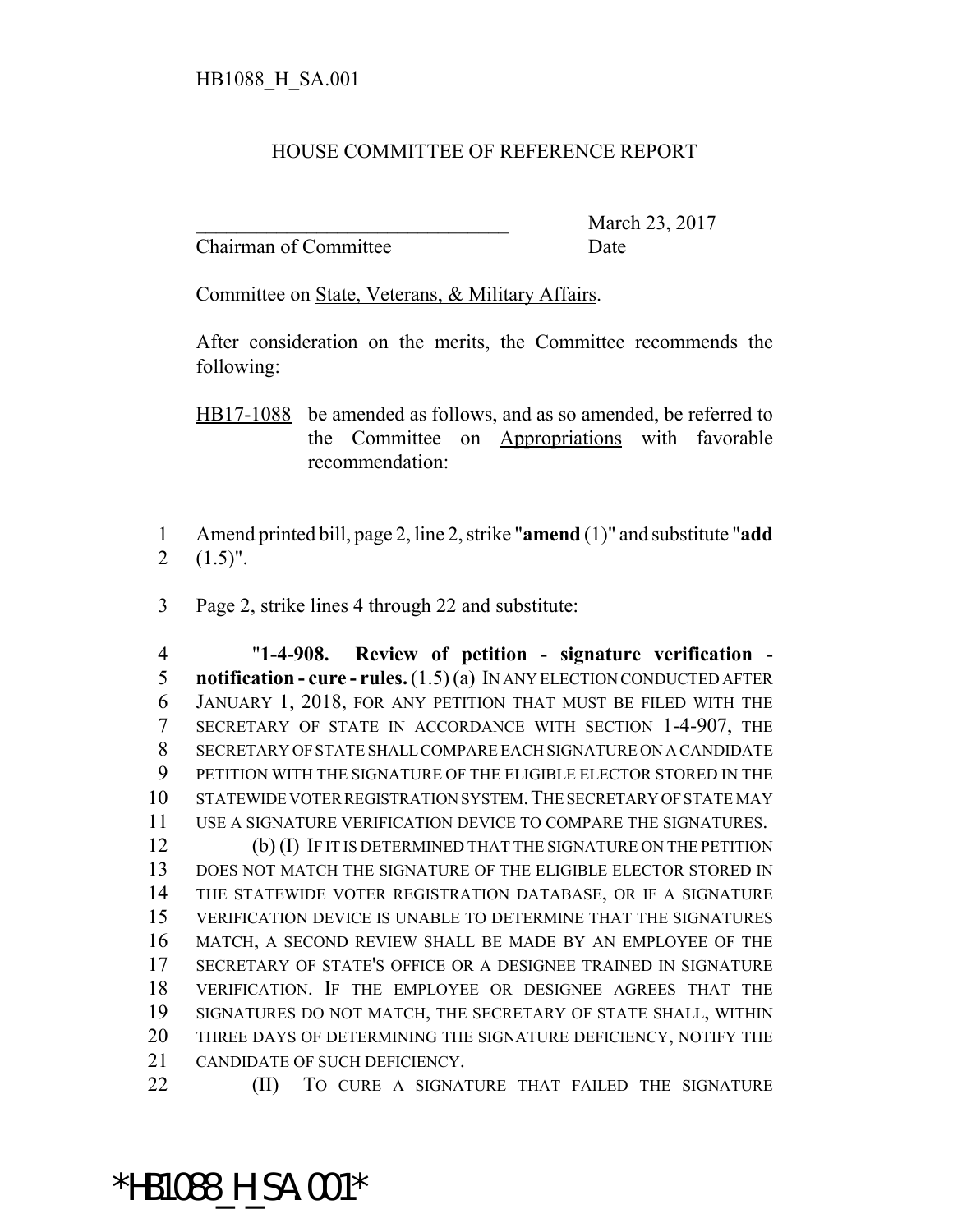1 VERIFICATION PROCESS DESCRIBED IN SUBSECTION  $(1.5)(b)(I)$  OF THIS SECTION, A CANDIDATE MUST PROVIDE THE SECRETARY OF STATE WITH A STATEMENT, SIGNED BY THE ELECTOR WHOSE SIGNATURE FAILED THE VERIFICATION PROCESS, THAT STATES SUBSTANTIALLY THAT THE ELECTOR SIGNED THE PETITION.THE STATEMENT MUST BE ACCOMPANIED BY A COPY OF THE ELECTOR'S IDENTIFICATION, AS DEFINED IN SECTION 1-1-104(19.5). THE SECRETARY OF STATE SHALL PRESCRIBE THE FORM FOR THE STATEMENT.TO CURE THE SIGNATURE DEFICIENCY, THE CANDIDATE MUST RETURN THE STATEMENT AND A COPY OF THE ELECTOR'S IDENTIFICATION TO THE SECRETARY OF STATE WITHIN THREE DAYS OF THE DATE THE SECRETARY NOTIFIES THE CANDIDATE OF THE SIGNATURE DEFICIENCY.

12 (III) THE SECRETARY OF STATE MAY PROMULGATE RULES, IN ACCORDANCE WITH ARTICLE 4 OF TITLE 24, TO IMPLEMENT THIS SUBSECTION (1.5).

 **SECTION 2.** In Colorado Revised Statutes, **amend** 1-4-912 as follows:

**1-4-912. Cure - rules.** (1) In case IF a petition for nominating an 18 unaffiliated candidate is not sufficient DETERMINED TO BE INSUFFICIENT, it may be amended once no later than 3 p.m. on the eighty-fifth day before the general election or 3 p.m. on the sixty-seventh day before an election that is not being held concurrently with the general election. If a petition for nominating an unaffiliated candidate is amended, the designated election official shall notify the candidate of whether the petition is sufficient or insufficient no later than the seventy-fifth day before the general election.

 (2) DURING THE REVIEW OF ANY MAJOR OR MINOR PARTY CANDIDATE'S PETITION THAT IS REQUIRED TO BE FILED WITH THE SECRETARY OF STATE'S OFFICE, THE SECRETARY OF STATE SHALL NOTIFY THE CANDIDATE OF ANY ERRORS AND INSUFFICIENCIES REGARDING CIRCULATOR AFFIDAVITS. UPON RECEIPT OF SUCH NOTIFICATION, THE CANDIDATE HAS FIVE CALENDAR DAYS FROM THE DATE OF RECEIPT OF THE NOTICE TO CURE THE ERRORS AND INSUFFICIENCIES DESCRIBED IN THE NOTICE. TO CURE A CIRCULATOR AFFIDAVIT, THE CANDIDATE MUST PROVIDE THE SECRETARY OF STATE WITH A NEW CIRCULATOR AFFIDAVIT THAT CORRECTS THE ERRORS OF THE PREVIOUSLY SUBMITTED AFFIDAVIT. (3) THE SECRETARY OF STATE SHALL PROMULGATE RULES, IN ACCORDANCE WITH ARTICLE 4 OF TITLE 24, TO IMPLEMENT THIS SECTION, AS AMENDED.".

Strike page 3.

\*HB1088 H SA.001\*  $-2$ -